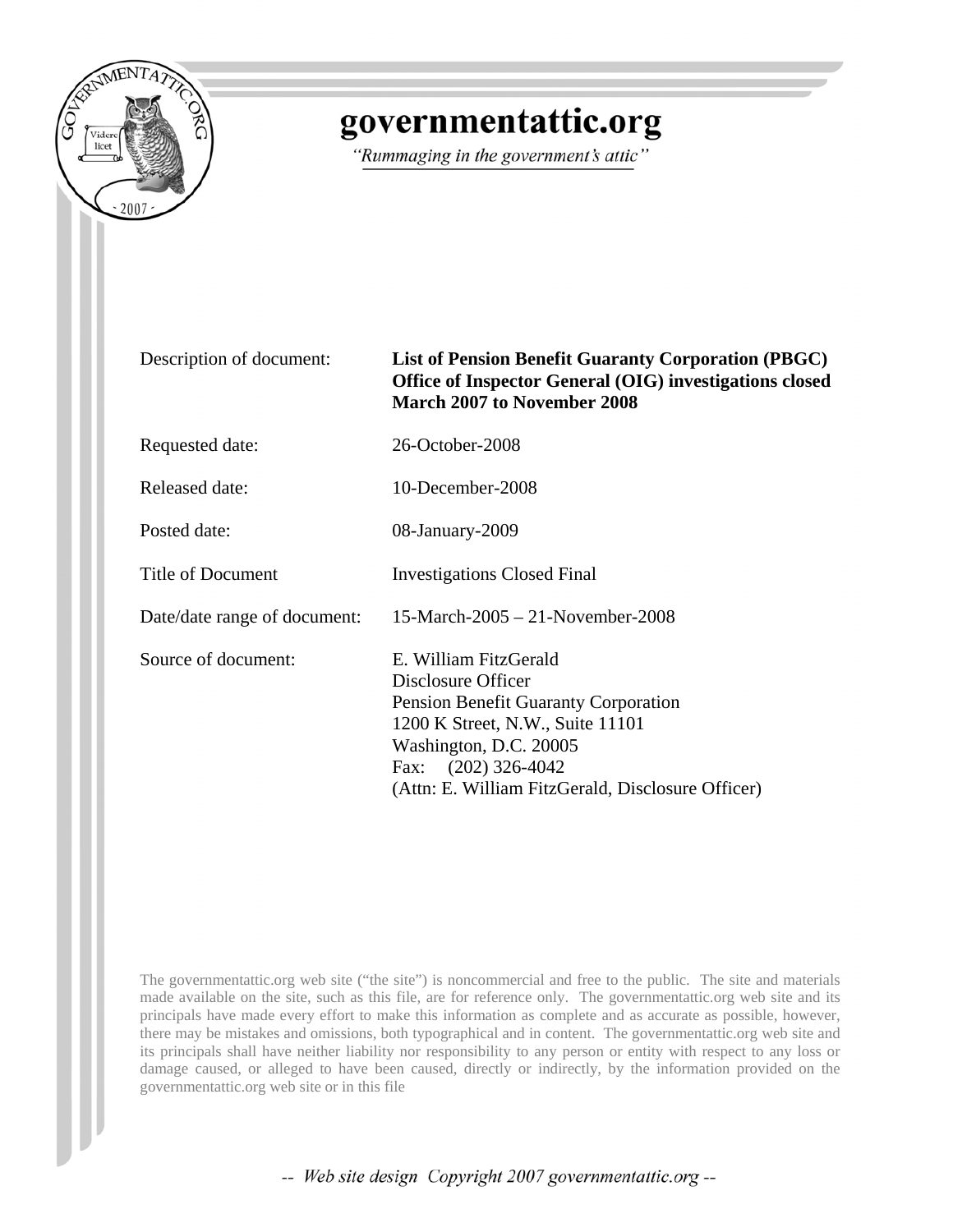

**Pension Benefit Guaranty Corporation** 1200 K Street, N.W., Washington, D.C. 20005-4026

December 10, 2008

FOIA 2009-0856

Re: List of Office of Inspector General (OIG) Closed Investigations

This is in response to your letter dated October 26, 2008, to Rebecca Ann Bates, Inspector General, concerning the above-captioned subject. Since you requested access to agency records, your letter was forwarded to me for reply under our Freedom of Information Act (FOIA) implementing regulations. In response to your request please find enclosed a listing of investigations closed between January 1, 2007 and the present.

It was necessary to withhold the names of individuals mentioned in the listing. Those areas are shaded in gray. We relied upon one exemption of the FOIA to withhold this information.

The applicable exemption, 5 U.S.C. § 552(b)(6), exempts from required public disclosure, "personnel and medical files and similar files the disclosure of which would constitute a clearly unwarranted invasion of personal privacy." The records which you have requested contain "similar files" within the meaning of the above-cited statutory language and the Pension Benefit Guaranty Corporation's (PBGC) regulation (29 C.F.R.. 4901.21 (b)(4)). Disclosure would constitute a clearly unwarranted invasion of personal privacy.

PBGC's regulation on the examination and copying of records provides at 29 C.F.R. § 4901.15, that an applicant whose request for a record or portion thereof has been denied may file an appeal within 30 days from the date of the denial, or, as in this case (partial denial), within 30 days of the date you receive the disclosable material. Your appeal should be in writing and should state the grounds for an appeal, including any supporting statements or arguments.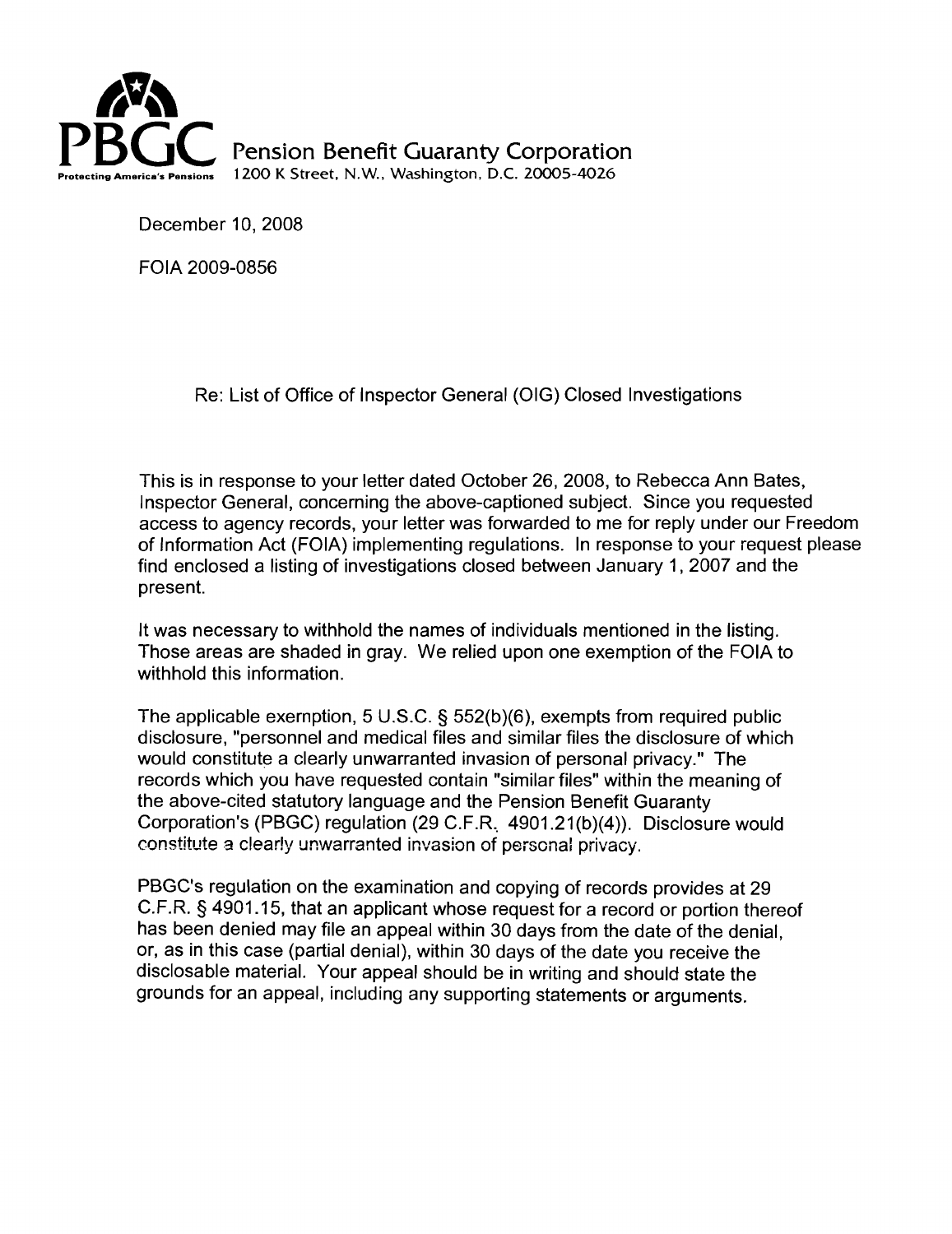## Page Two

Please address your appeal to the General Counsel, Pension Benefit Guaranty Corporation, 1200 K Street, N.W., Washington, D.C. 20005. To expedite processing, each appeal should clearly indicate on the envelope and on the document the following: FOIA Appeal.

Enclosed is a Statement of Charges listing search/review fees associated with your request. Please return a copy of this statement with your payment.

Sincerely,

Wright E. William FitzGerald Disclosure Officer

Enclosure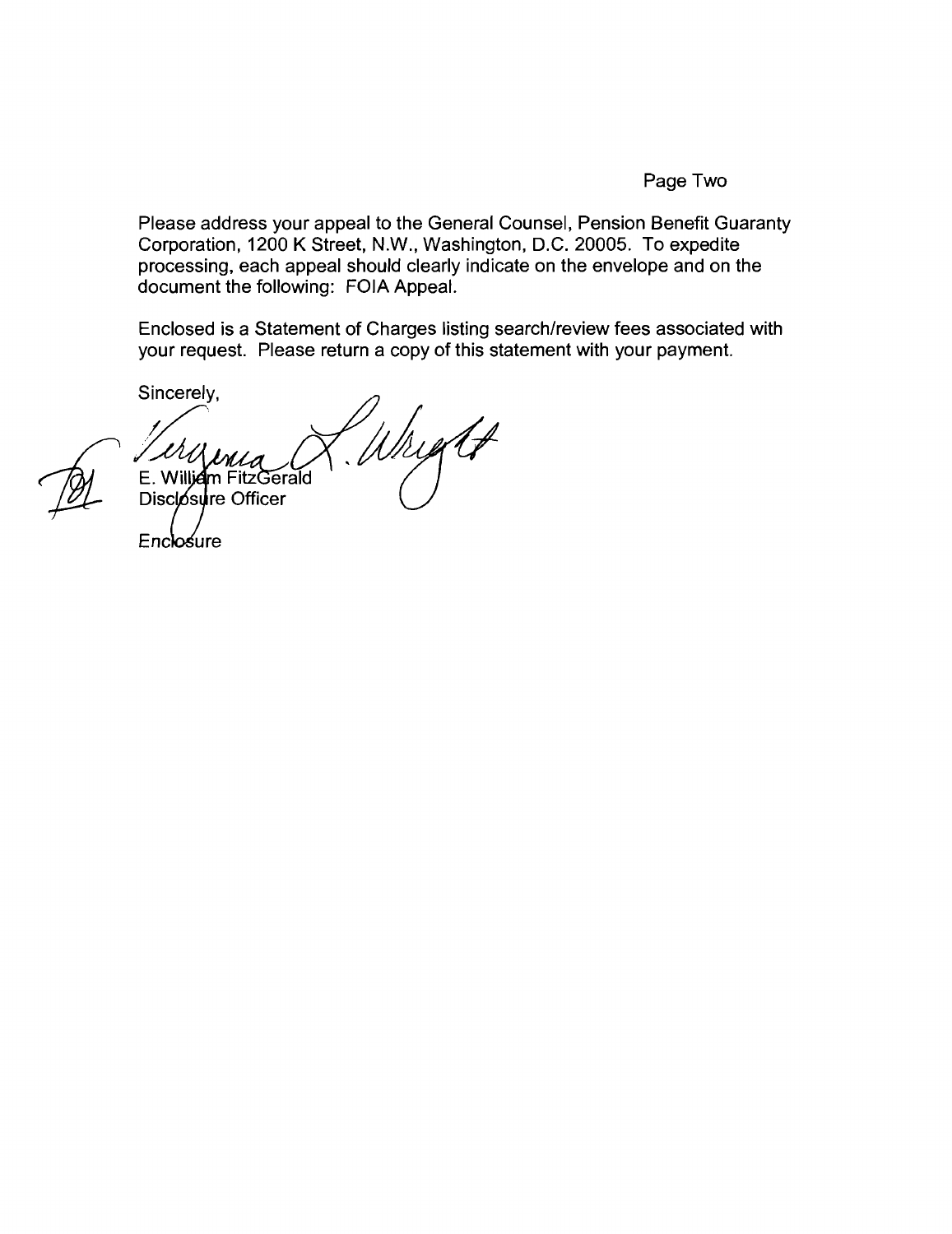## **Investigations Closed Final**

| <b>Title</b>                                                                                                                         | <b>Date Initiated</b> | <b>Closed Date</b> |
|--------------------------------------------------------------------------------------------------------------------------------------|-----------------------|--------------------|
| <b>OVER-PAY</b>                                                                                                                      | 03/15/05              | 05/31/07           |
| <b>ALLEGED CHECK FRAUD</b>                                                                                                           | 03/15/05              | 10/29/07           |
| ALLEGED FRAUDULENT BENEFIT DOC.                                                                                                      | 04/08/05              | 10/05/07           |
| POSSIBLE TIMECARD FRAUD                                                                                                              | 08/10/06              | 07/02/07           |
| ALLEGATION OF PENSION CHK FRAUD                                                                                                      | 09/13/06              | 07/19/07           |
| <b>RECOVERY OF OVERPAYMENT</b>                                                                                                       | 10/20/06              | 03/12/07           |
| <b>FRAUDULENT SSN</b>                                                                                                                | 10/31/06              | 02/26/07           |
| Allegation of Theft of Benefit Checks                                                                                                | 04/23/07              | 02/19/08           |
| ALLEGED UNAUTHORIZED SIGNING OF SCHEDULE B                                                                                           | 08/07/07              | 08/07/08           |
| <b>Alleged Invalid Social security Numbers</b>                                                                                       | 08/28/07              | 08/28/07           |
| Corruption and Misconduct Involving PBGC Officials                                                                                   | 11/21/08              | 11/21/08           |
| Offering of gratuities to PBGC employees <sup>®</sup><br>$\frac{\gamma_{\rm{max}}^{\rm{H}}N_{\rm{H}}}{\gamma_{\rm{max}}^{\rm{H}}}\,$ | 10/28/05              | 12/10/07           |
| ALLEGED FRAUDULENT BENEFIT DOC.                                                                                                      | 01/10/06              | 12/12/07           |
| ALLEGED FRAUDULENT BENEFIT DOC.                                                                                                      | 01/10/06              | 02/05/07           |
| ALLEGED FRAUDULENT BENEFIT DOC.                                                                                                      | 01/10/06              | 12/22/07           |
| <b>OVER-PAY</b>                                                                                                                      | 02/23/06              | 05/09/07           |
| Non-Receipt of Benefit Checks                                                                                                        | 02/08/07              | 02/08/07           |
| Unethical issues                                                                                                                     | 03/21/07              | 03/21/07           |
| Theft of pension check                                                                                                               | 03/07/07              | 08/05/08           |
| <b>Alleged Forgery</b>                                                                                                               | 04/10/07              | 04/10/07           |
| <b>Time keeping Fraud</b>                                                                                                            | 04/24/07              | 04/24/07           |
| Theft of US Government Computer                                                                                                      | 05/01/07              | 05/01/07           |
| THEFT OF U.S. GOVT. COMPUTER                                                                                                         | 05/01/07              | 01/28/08           |
| Questionable Life Insurance Payment                                                                                                  | 05/29/07              | 05/29/07           |
| <b>Travel Improprieties</b>                                                                                                          | 01/14/08              | 01/14/08           |
| <b>Alleged Spousal Waiver Forgery</b>                                                                                                | 09/07/07              | 09/07/07           |
| Forgery Claim for Designation of Beneficiary                                                                                         | 11/19/07              | 11/19/07           |